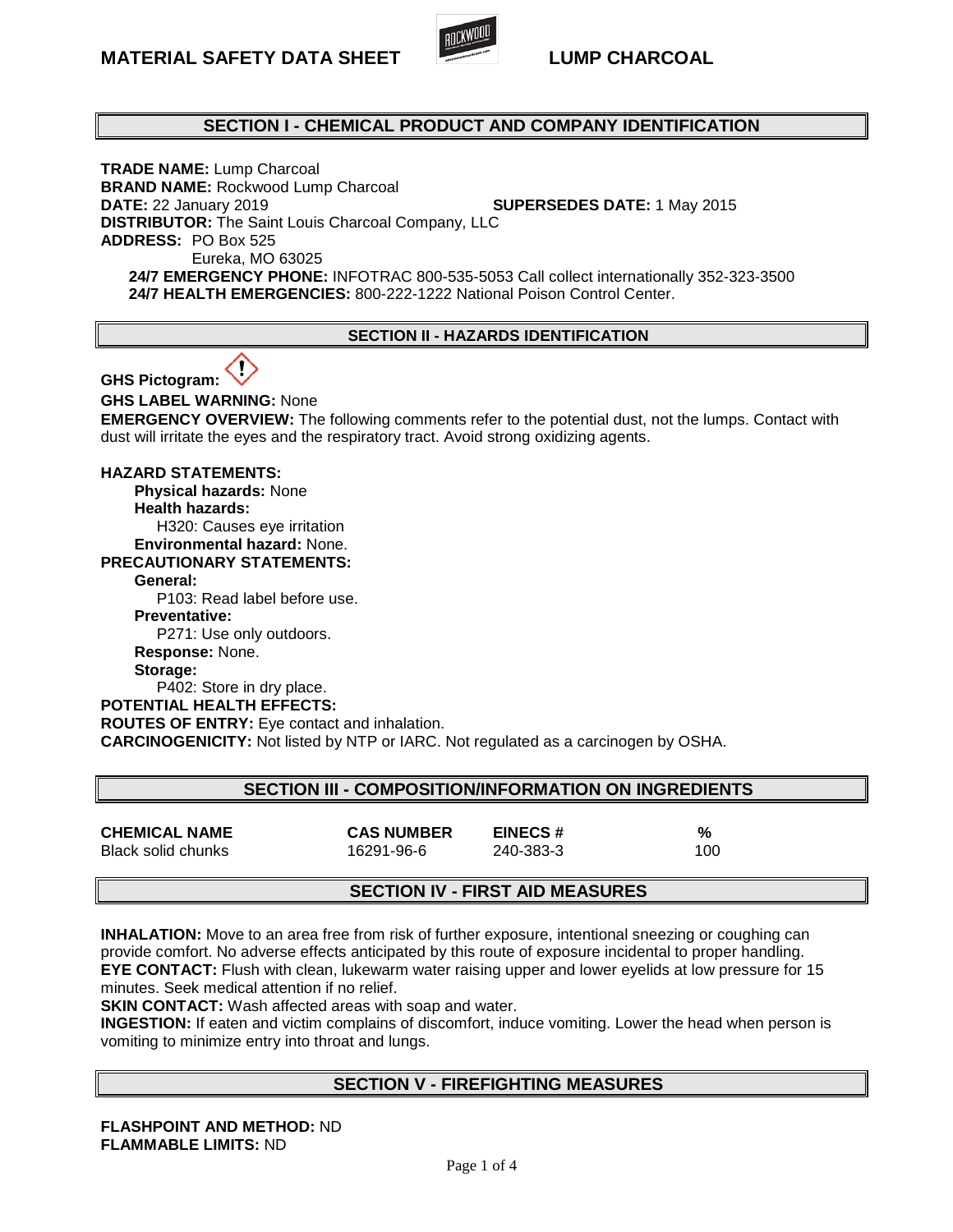

**EXTINGUISHING METHOD:** Use dry chemicals, carbon dioxide and foam.

**FIRE OR EXPLOSION HAZARDS:** This material under complete combustion will form oxides of carbon. **SPECIAL FIREFIGHTING PROCEDURES:** Keep upwind of fire. Full emergency equipment with selfcontained breathing apparatus and full protective clothing should be worn by firefighters.

## **SECTION VI - ACCIDENTAL RELEASE MEASURES**

**SPILL OR LEAK PROCEDURES:** Wear PPE. Avoid breathing potential dust from breakage and place the collected material in a closed container. Finish cleaning the area with small amounts of soap and water on the spill area.

## **SECTION VII - HANDLING AND STORAGE**

**STORAGE TEMPERATURE:** Keep containers tightly closed and at room temperature. **SPECIAL SENSITIVITY:** Avoid agitation of container for potential breakage. Use outdoors with good ventilation.

**HANDLING AND STORAGE PRECAUTIONS:** Avoid breathing the potential dust. Avoid eye contact with dust. Keep in cool dry area. Provide a cool well-ventilated area. Use normal safety procedures and good personal hygiene.

## **SECTION VIII - EXPOSURE CONTROLS/PERSONAL PROTECTION**

**OSHA PEL:** None listed for lump charcoal.

**EYE PROTECTION:** Use safety glasses or goggles, there is potential for dust exposure that may cause injury to the eyes.

**SKIN PROTECTION:** Wear fabric gloves.

**RESPIRATORY PROTECTION:** A dust respirator may be used.

**ENGINEERING CONTROLS:** Product is used outdoors, avoid breathing the burning vapors.

## **SECTION IX - PHYSICAL AND CHEMICAL PROPERTIES**

**PHYSICAL FORM:** Solid. **COLOR:** Opaque black lumps. **ODOR:** Odorless. **SOLUBILITY IN WATER:** Negligible **SPECIFIC GRAVITY (water=1):** 2 to 3 @ 68 ºF (20 ºC) **VAPOR PRESSURE:** 1 torr at 3586 °C (6486.8 °F) **AUTOIGNITION TEMPERATURE:** 452 °C (845.6 °F)

## **SECTION X - REACTIVITY**

**STABILITY:** This product is stable material under normal conditions of storage and handling. **HAZARDOUS POLYMERIZATION:** Will not occur.

**INCOMPATIBLES:** Avoid contact with strong oxidizing agents and nitric acid.

**DECOMPOSITION PRODUCTS:** Product will burn and the products of complete combustion are oxides of carbon.

## **SECTION XI - TOXICOLOGICAL**

Product is not toxic by definition.

The significant routes of exposure are inhalation and eyes.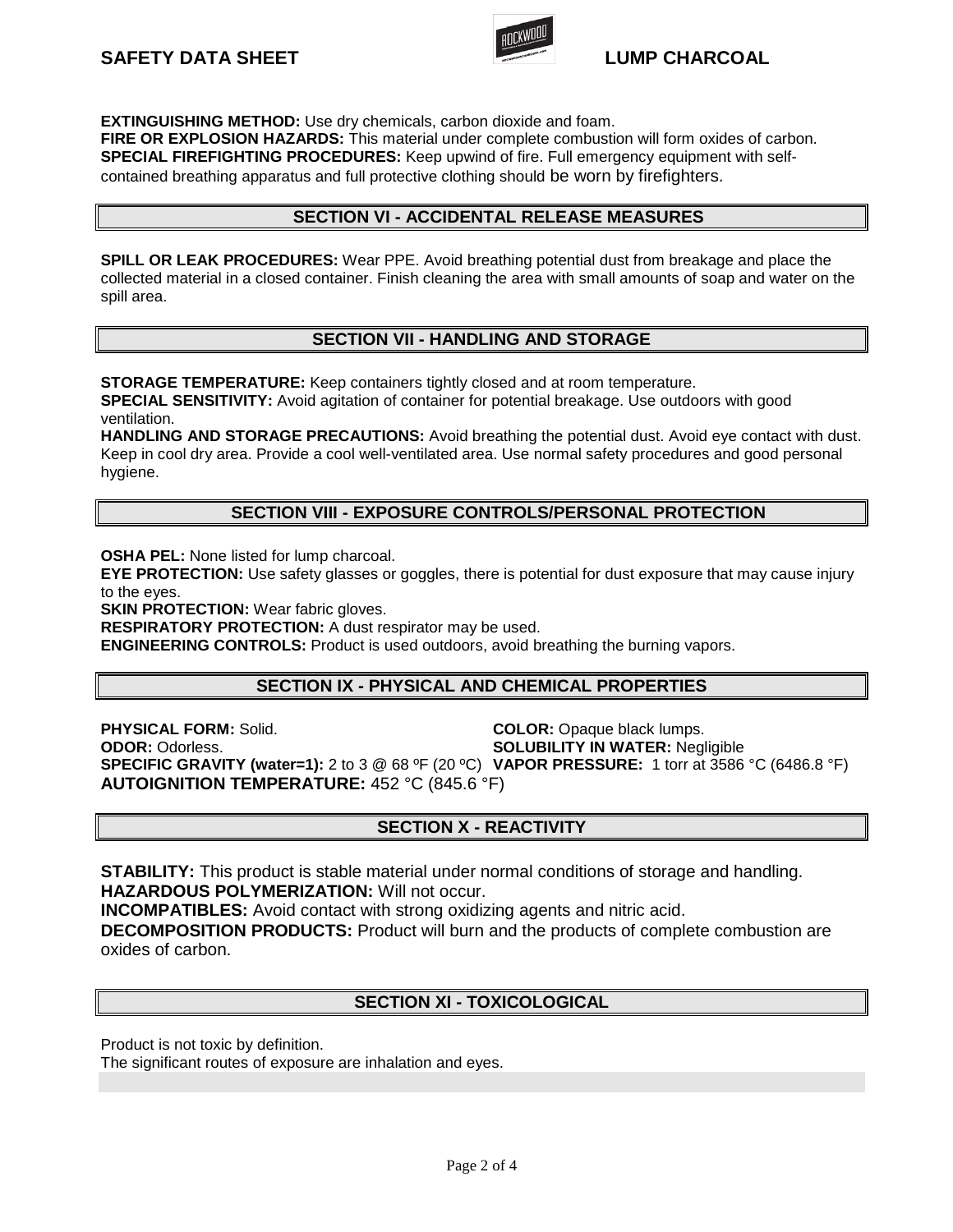

## **SECTION XII – /ECOLOGICAL INFORMATION**

This product does not have known impact on the environment.

## **SECTION XIII - DISPOSAL CONSIDERATIONS**

**WASTE DISPOSAL METHOD:** This material is a solid with potential dust from breakage, wear dust mask or dust respirator and remove the solid material. Dispose according to the regulations of local, state and Federal regulatory agencies.

## **SECTION XIV - TRANSPORTATION INFORMATION**

**US DOT SHIPPING NAME:** Not hazardous by ground shipment, per 49 CFR Part 172.101(12)(iv). **IATA SHIPPING NAME:** Forbidden **IMO SHIPPING NAME:** Passes self-heating test.

## **SECTION XV - REGULATORY INFORMATION**

**OSHA STATUS:** This product is not hazardous under the OSHA criteria. **TSCA STATUS:** Not listed. **CERCLA REPORTABLE QUANTITY:** Not regulated under CERCLA.

**CALIFORNIA PROPOSITION 65:**  $\langle \cdot \rangle$  **WARNING:** This product can expose you to carbon monoxide, a chemical known to the State of California to cause cancer. For more information go to www.P65Warnings.ca.gov/

**SARA HAZARD NOTIFICATION/REPORTING** 

**IMMEDIATE** Y **FIRE** Y **SUDDEN RELEASE OF PRESSURE** N **DELAYED** N **REACTIVE SARA TITLE III:** None.  **SECTION 302 EXTREMELY HAZARDOUS:** None.  **SECTION 311/312 HAZARD CATEGORIES:** None.  **SECTION 313 TOXIC CHEMICALS:** None. **RCRA STATUS:** Not regulated under RCRA **Right to Know;** Product is not listed. **WHMIS:** None

**SECTION XVI – OTHER INFORMATION/APPROVALS** 

National Fire Protection Association (NFPA) Hazardous Materials Identification System (HMIS) NFPA **HMIS** 

|        |                        | 0 Least                                                            |   |               |  |
|--------|------------------------|--------------------------------------------------------------------|---|---------------|--|
|        | Health                 | 1 Slight                                                           |   | <b>Health</b> |  |
|        | 2 Flammability         | 2 Moderate                                                         | 2 | Flammability  |  |
|        | 0 Instability          | 3 High                                                             |   | Reactivity    |  |
|        |                        | 4 Severe                                                           |   | <b>PPF</b>    |  |
| Health |                        | 4 Deadly 3 Extreme Danger 2 Dangerous 1 Slight hazard 0 No hazard  |   |               |  |
| Fire   |                        | 4 < 73 °C 3 < 100 °C 2 < 200 °C 1 > 200 °C 0 Will not burn         |   |               |  |
|        | Reactivity/Instability | 4 - May detonate 3 Explosive 2 Unstable 1 Normally stable 0 Stable |   |               |  |

**REASON FOR ISSUE:** This SDS was updated to meet the Prop. 65 requirements **APPROVAL DATE:** 23 January 2019 **PREPARED BY:** Dennis Belau **REVIEWED BY:** Regulatory division